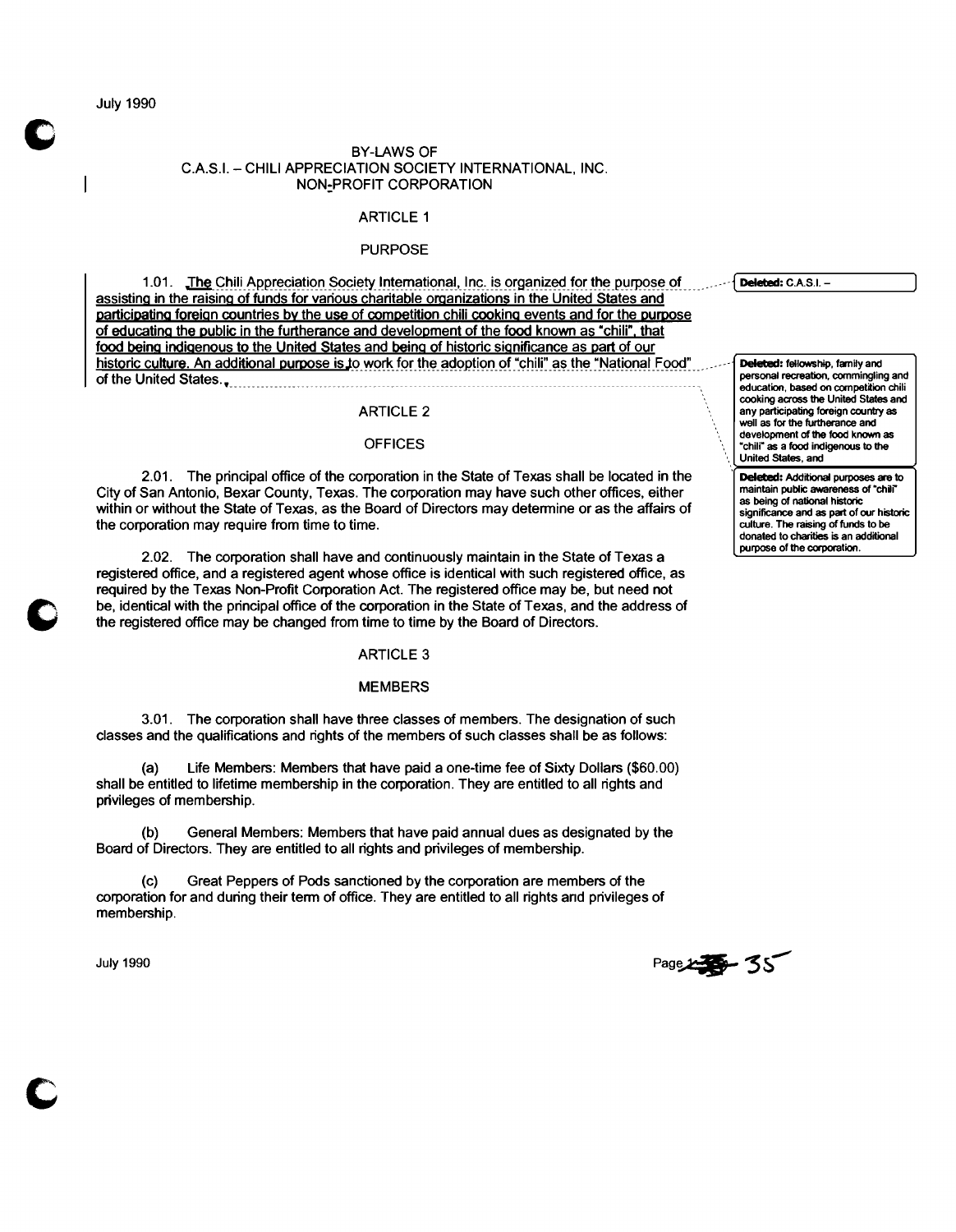3.02. Each Great Pepper, Officer and member of the Board of Directors shall be entitled to one vote on each matter submitted to a vote of the members. All other members are non-voting members.

3.03. The Board of Directors, by affirmative vote of two-thirds of all the members of the Board, may suspend or expel a member for cause after an appropriate hearing and may, by a majority vote of those present at any regularly constituted meeting, terminate the membership of any member who becomes ineligible for membership, or suspend or expel any member who shall be in default in the payment of dues for the period fixed in these bylaws.

3.04. Any member may resign by filing a written resignation with the Secretary, but such resignation shall not relieve the member so resigning of the obligation to pay dues, assessments or other charges theretofore accrued and unpaid.

3.05. Upon written request signed by a former member and filed with the Secretary, the Board of Directors may, by the affirmative vote of two-thirds of the members of the Board reinstate such former member to membership on such terms as the Board of Directors may deem appropriate.

3.06. Membership in this corporation is not transferable or assignable.

#### ARTICLE 4

# MEETINGS OF MEMBERS

4.01. An annual meeting of the Great Peppers shall be held the first Saturday in September following Labor Day, in each year, beginning with the year 1985 for the purpose of electing Directors by the Great Peppers at their annual meeting and for the transaction of other business as may come before the meeting. If the day fixed for the annual meeting shall be on a legal holiday in the State of Texas, such meeting shall be held on the next succeeding business day.

4.02. Special meetings of the members may be called by the President, the Board of Directors, or not less than one-tenth of the members having voting rights.

4.03. The Board of Directors may designate any place, either within or without the State of Texas, as the place of meeting for any annual meeting or for any special meeting called by the Board of Directors. If no designation is made or if a special meeting be otherwise called, the place of meeting shall be the registered office of the corporation in the State of Texas; but if all of the members shall meet at any time and place, either within or without the State, and consent to the holding of a meeting, such meeting shall be valid without call or notice, and at such meeting, any corporate action may be taken.

4.04. Written or printed notice stating the place, day and hour of any meeting of members shall be delivered, either personally or by mail, to each member entitled to vote at such meeting, not less than ten (10) nor more than fifty (50) days before the date of such meeting, by or at the direction of the President, or the Secretary, or the officers or persons calling the meeting. In case of a special meeting or when required by statute or these bylaws, the purpose or purposes for which the meeting is called shall be stated in the notice. If mailed, the notice of a meeting shall be deemed to be delivered when deposited in the United States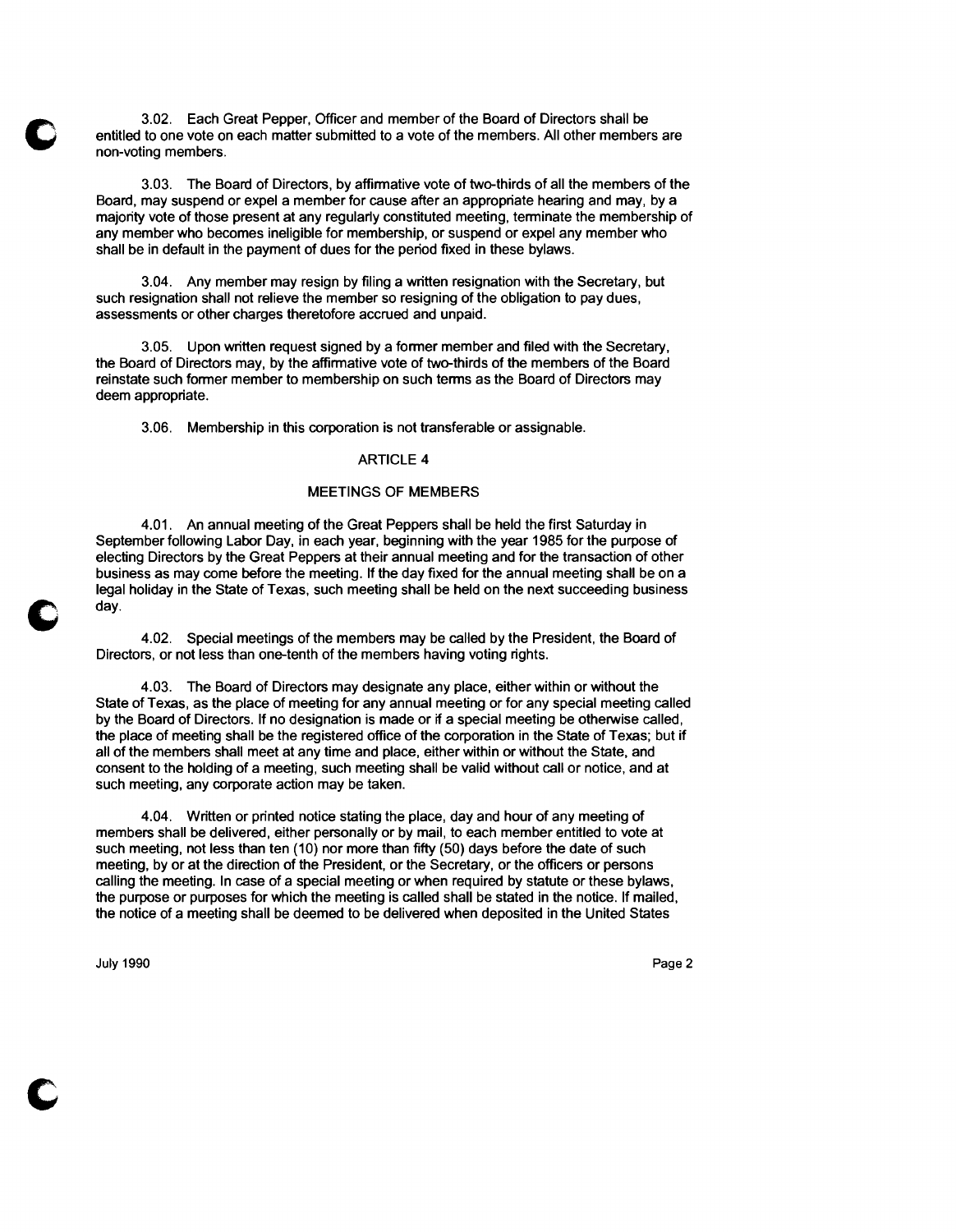mail, addressed to the member at his address as it appears on the records of the corporation, with postage thereon prepaid.

4.05. Any action required by law to be taken at a meeting of the members or any action which may be taken at a meeting of the members may be taken without a meeting, if a consent in writing, setting forth the action so taken, shall be signed by all of the members entitled to vote with respect to the subject matter thereof.

4.06. The members holding fifty-one percent (51 %) of the votes which may be cast at any meeting shall constitute a quorum at such meeting. If a quorum is not present at any meeting of members, a majority of the members present may adjourn the meeting from time to time without further notice.

4.07. At any meeting of members, a member entitled to vote may vote by proxy executed in writing by the member or by his duly authorized attorney-in-fact. No proxy shall be valid after eleven (11) months from the date of its execution, unless otherwise provided in the proxy. No member shall have more than a total of one vote.

## ARTICLE 5

# BOARD OF DIRECTORS

5.01. The affairs of the corporation shall be managed by its Board of Directors. Directors need not be residents of Texas.

5.02. The number of directors shall be nine (9). Each director shall serve a minimum of a two-year term after election except the Executive Administrator of the corporation who will serve as a director of the corporation while serving as such Executive Administrator. In order to form the initial Board of Directors, two directors will be designated to serve a three-year term, three directors will be designated to serve a two-year term, and three directors will be designated to serve a one-year term. Thereafter, at the annual meeting of the Great Peppers, two directors will be elected to serve a three-year term, one director will be elected to serve a two-year term, and the Executive Administrator will be elected to serve for one year. The election will be the last order of business of each Great Peppers Meeting. Each director shall hold office until his successor shall have been elected and qualified.

5.03. A regular annual meeting of the Board of Directors shall be held without other notice than this bylaw, immediately following the Great Peppers' Meeting. The Board may provide by resolution the time and place, either within or without the State of Texas, for the holding of additional regular meetings of the Board without other notice than such resolution.

5.04. Special meetings of the Board of Directors may be called by or at the request of the President or any two Directors. The person or persons authorized to call special meetings of the Board may fix at any place, either within or without the State of Texas, as the place for holding any special meetings of the Board called by them.

5.05. Notice of any special meeting of the Board of Directors shall be given at least ten days previously thereto by written notice delivered personally or sent by mail or telegram to each Director at his address as shown by the records of the corporation. If mailed, such notice shall be deemed to be delivered when deposited in the United States mail so addressed with postage thereon prepaid. If notice be given by telegram, such notice shall be deemed to be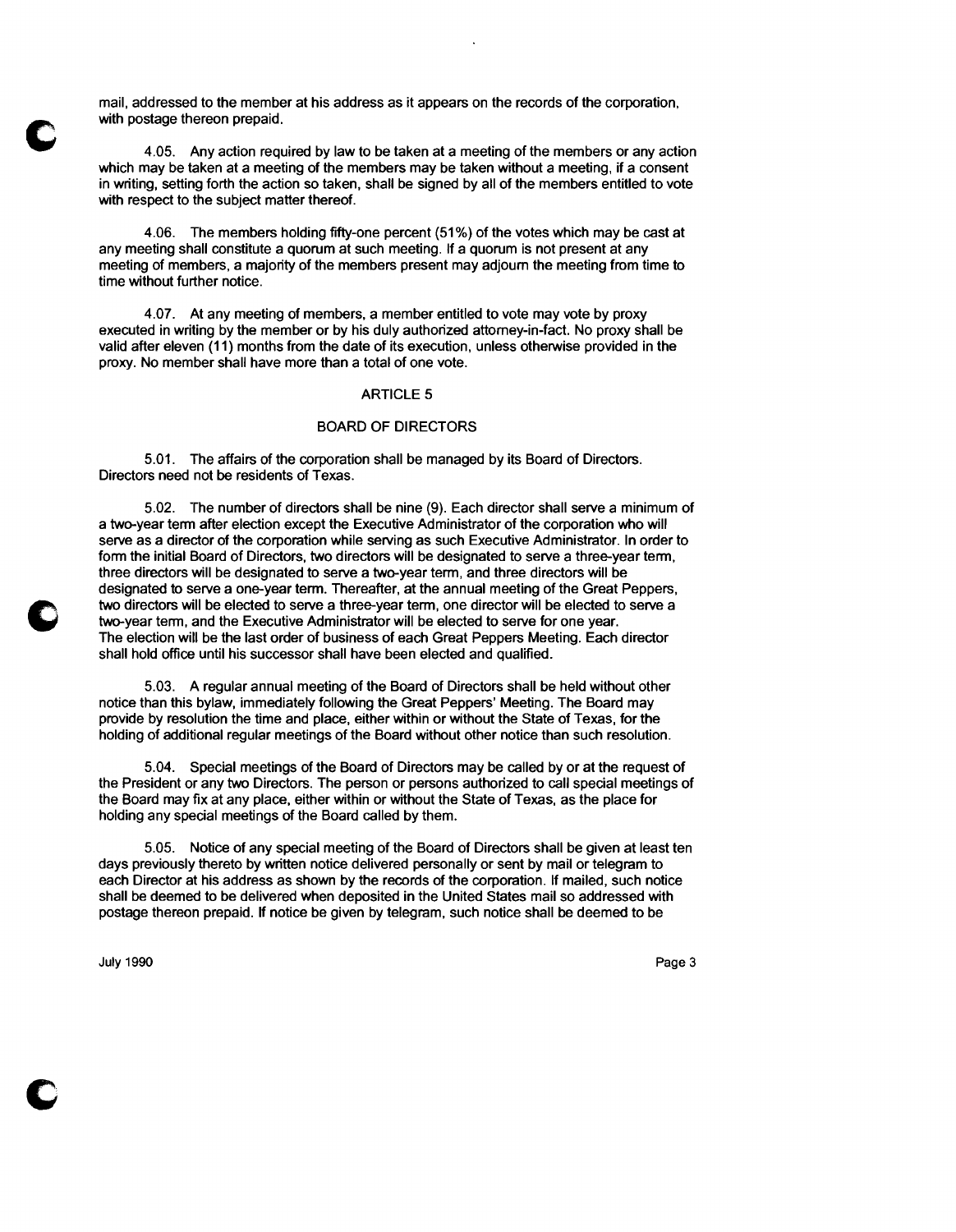delivered when the telegram is delivered to the telegraph company. Any Director may waive notice of any meeting. The attendance of a Director at any meeting shall constitute a waiver of notice of such meeting, except where a Director attends a meeting for the express purpose of objecting to the transacting of any business because the meeting is not lawfully called or convened. Neither the business to be transacted at, nor the purpose of, any regular or special meeting of the Board need be specified in the notice or waiver of notice of such meeting, unless specifically required by law or these bylaws.

5.06. Five members of the Board of Directors shall constitute a quorum for the transaction of business at any meeting of the Board; but if less than a majority of the Directors are present at said meeting, a majority of the Directors present at the meeting may adjoum the meeting from time to time without further notice.

5.07. The act of a majority of the Directors present at a meeting at which a quorum is present shall be the act of the Board of Directors, unless the act of a greater number is required by law or these bylaws.

5.08. Any vacancy occurring in the Board of Directors and any directorship to be filled by reason of an increase in the number of directors, shall be filled by the election of the Great Peppers. A director elected to fill a vacancy shall be elected for the unexpired term of his predecessor in office.

5.09. Directors as such shall not receive any stated salaries for their services, but by resolution of the Board of Directors a fixed sum and expenses of attendance, if any, may be allowed for attendance at each regular or special meeting of the Board; but nothing herein contained shall be construed to preclude any Director from serving the corporation in any other capacity and receiving compensation therefor.

5.10. Any action required by law to be taken at a meeting of Directors, or any action which may be taken at a meeting of Directors, may be taken without a meeting if a consent in writing setting forth the action so taken shall be signed by all of the Directors.

5.11. Each Director shall have one vote and said vote will be recorded by roll call and entered into minutes of that meeting, with the exception of election of officers. The election of officers will be by secret ballot.

# ARTICLE 6

# **OFFICERS**

6.01. The officers of the corporation shall be a President, one or more Vice-Presidents (the number thereof to be determined by the Board of Directors), a Secretary, a Treasurer and such other officers as may be elected in accordance with the provisions of this Article. The Board of Directors may elect or appoint such other officers, including one or more Assistant Secretaries and one or more Assistant Treasurers, as it shall deem desirable, such officers to have the authority and perform the duties prescribed, from time to time, by the Board of Directors. Any two or more offices may be held by the same person, except the offices of President and Secretary.

6.02. The officers of the corporation shall be elected annually by the Board of Directors at the regular annual meeting of the Board of Directors. If the election of officers shall not be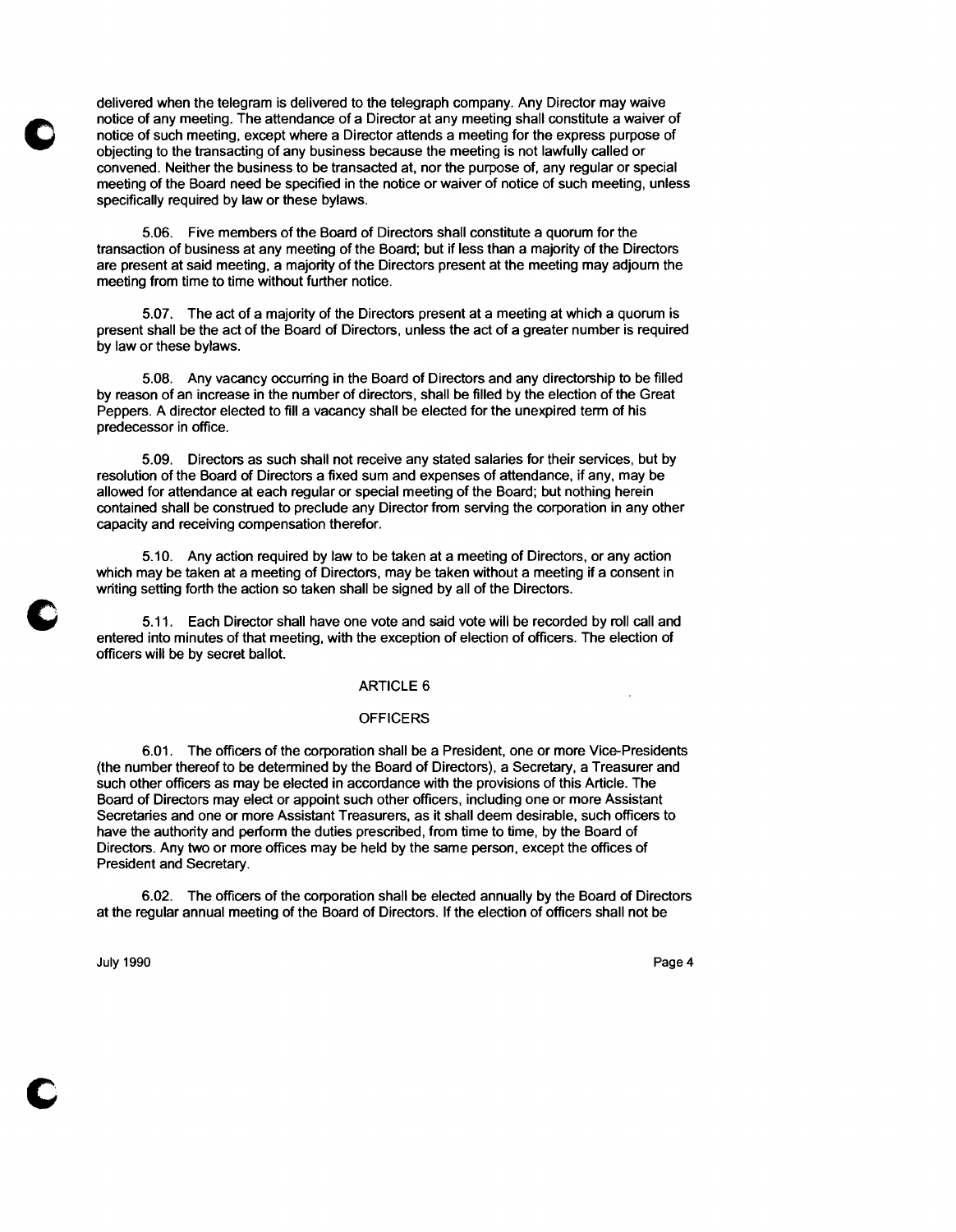held at such meeting, such election shall be held as soon thereafter as conveniently may be. New offices may be created and filled at any meeting of the Board of Directors. Each officer shall hold office until his successor shall have been duly elected and shall have qualified.

6.03. Any officer elected or appointed by the Board of Directors may be removed by the Board of Directors whenever in its judgment the best interests of the corporation would be served thereby, but such removal shall be without prejudice to the contract rights, if any, of the officer so removed.

6.04. A vacancy in any office because of death, resignation, disqualification or otherwise, may be filled by the Board of Directors for the unexpired portion of the term.

6.05. The President shall be the principal executive officer of the corporation and shall in general supervise and control all of the business and affairs of the corporation. He shall preside at all meetings of the members and of the Board of Directors. He may sign, with the Secretary or any other proper officer of the corporation authorized by the Board of Directors, any deeds, mortgages, bonds, contracts, or other instruments which the Board of Directors have authorized to be executed, except in cases where the signing and execution thereof shall be expressly delegated by the Board of Directors or these bylaws or by statute to some other officer or agent of the corporation; and in general he shall perform all duties incident to the office of President and such other duties as may be prescribed by the Board of Directors from time to time.

6.06. In the absence of the President or in the event of his inability or refusal to act, the Vice-President (or in the event there be more than one Vice-President, the Vice-Presidents in their order of election) shall perform the duties of the President, and when so acting shall have all the powers of and be subject to all the restrictions upon the President. Any Vice-President shall perform such other duties as from time to time may be assigned to him by the President or Board of Directors.

6.07. If required by the Board of Directors, the Treasurer shall give a bond for the faithful discharge of his duties in such sum and with such surety or sureties as the Board of Directors shall determine. He shall have charge and custody of and be responsible for all funds and securities of the corporation; receive and give receipt for moneys due and payable to the corporation from any source whatsoever, and deposit all such moneys in the name of the corporation in such banks, trust companies or other depositaries as shall be selected in accordance with the provisions of Article 7 of these bylaws; and in general perform all duties incident to the office of Treasurer and such other duties as from time to time may be assigned to him by the President or by the Board of Directors.

6.08. The Secretary shall keep the minutes of the meetings of the members and of the Board of Directors in one or more books provided for that purpose; mail a copy of the minutes to the Great Pepper of each sanctioned Pod no later than thirty (30) days after each meeting has been adjourned; give all notices in accordance with the provisions of these bylaws or as required by law; be custodian of the corporate records and of the seal of the corporation, and affix the seal of the corporation to all documents, the execution of which on behalf of the corporation under its seal is duly authorized in accordance with the provisions of these bylaws; keep a register of the post-office address of each member which shall be furnished to the Secretary by each member; and, in general, perform all duties incident to the office of Secretary and such other duties as from time to time may be assigned to him by the President or by the Board of Directors.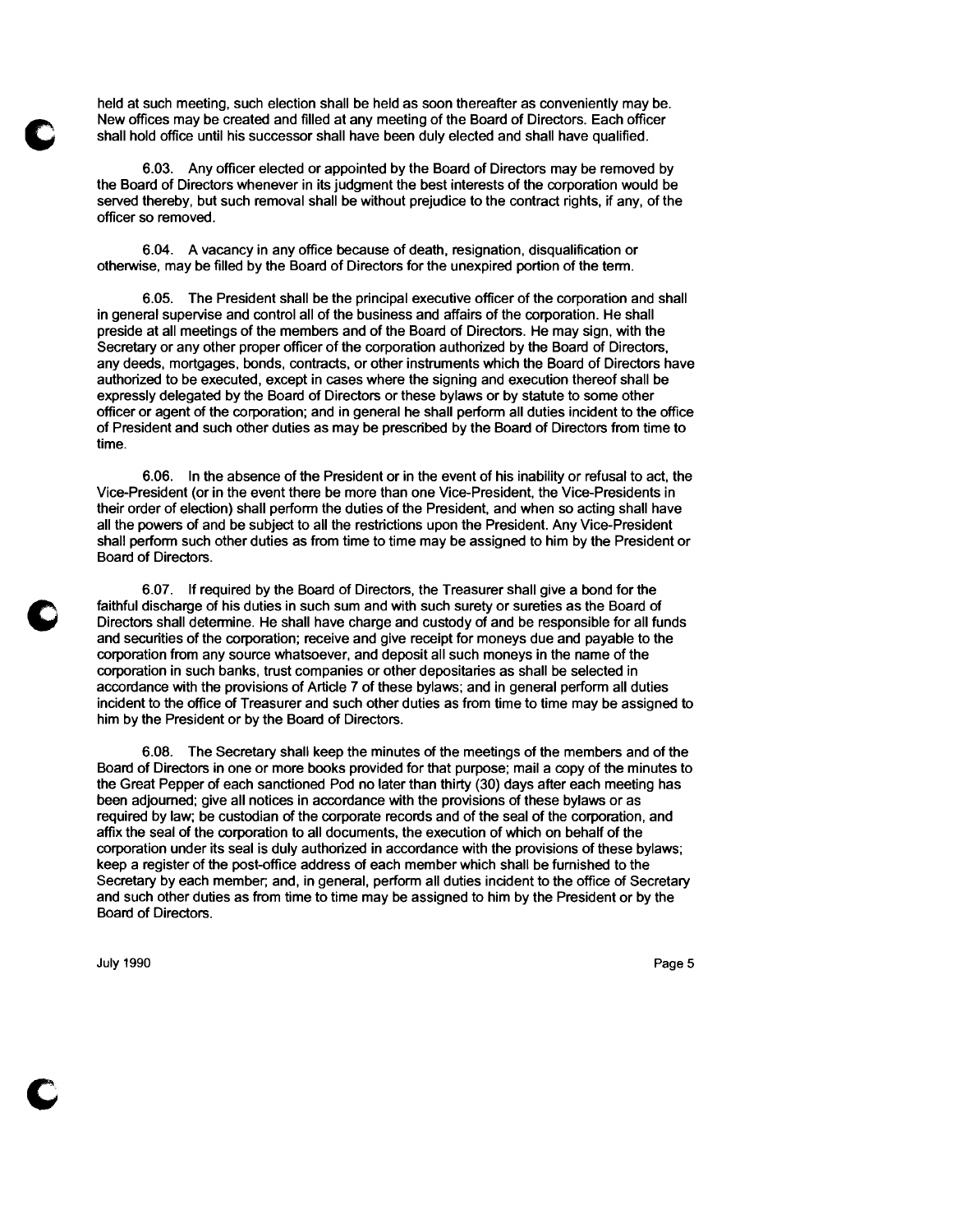6.09. If required by the Board of Directors, the Assistant Treasurers shall give bonds for the faithful discharge of their duties in such sums and with such sureties as the Board of Directors shall determine. The Assistant Treasurers and Assistant Secretaries in general shall perform such duties as shall be assigned to them by the Treasurer or the Secretary or by the President or the Board of Directors.

### ARTICLE 7

# **COMMITTEES**

7.01. The Board of Directors, by resolution adopted by a majority of the Directors in office, may designate and appoint one or more committees, each of which shall consist of two or more Directors, which committees, to the extent provided in said resolution shall have and exercise the authority of the Board of Directors in the management of the corporation. However, no such committee shall have the authority of the Board of Directors in reference to amending, altering, or repealing the bylaws; electing, appointing, or removing any member of any such committee or any Director or officer of the corporation; amending the articles of incorporation; adopting a plan of merger or adopting a plan of consolidation with another corporation; authorizing the sale, lease, exchange, or mortgage of all or substantially all of the property and assets of the corporation; authorizing the voluntary dissolution of the corporation or revoking procedures therefor; adopting a plan for the distribution of the assets of the corporation; or amending, altering or repealing any resolution of the Board of Directors, which by its terms provides that it shall not be amended, altered, or repealed by such committee. The designation and appointment of any such committee and the delegation thereto of authority shall not operate to relieve the Board of Directors, or any individual Director, of any responsibility imposed on it or him, by law.

7.02. Other committees not having and exercising the authority of the Board of Directors in the management of the corporation may be designated by a resolution adopted by a majority of the Directors present at a meeting at which a quorum is present. Except as otherwise provided in such resolution, members of each such committee shall be members of the corporation, and the President of the corporation shall appoint the members thereof. Any members thereof may be removed by the person or persons authorized to appoint such member whenever in their judgment the best interests of the corporation shall be served by such removal.

7.03. A Budget Committee, composed of the Officers and Executive Administrator of the Great Peppers, shall present an annual budget for approval by the Board of Directors at the Annual Meeting of the Board of Directors.

7.04. Prior to the annual meeting of the Board of Directors, the President shall appoint a three-member Nominating Committee. The Nominating Committee shall present at the Annual Meeting of the Great Peppers at least one nominee for each open position on the Board of Directors.

7.05. Each member of a committee shall continue as such until the next annual meeting of the members of the corporation and until his successor is appointed, unless the committee shall be sooner terminated, or unless such member be removed from such committee, or unless such member shall cease to qualify as a member thereof.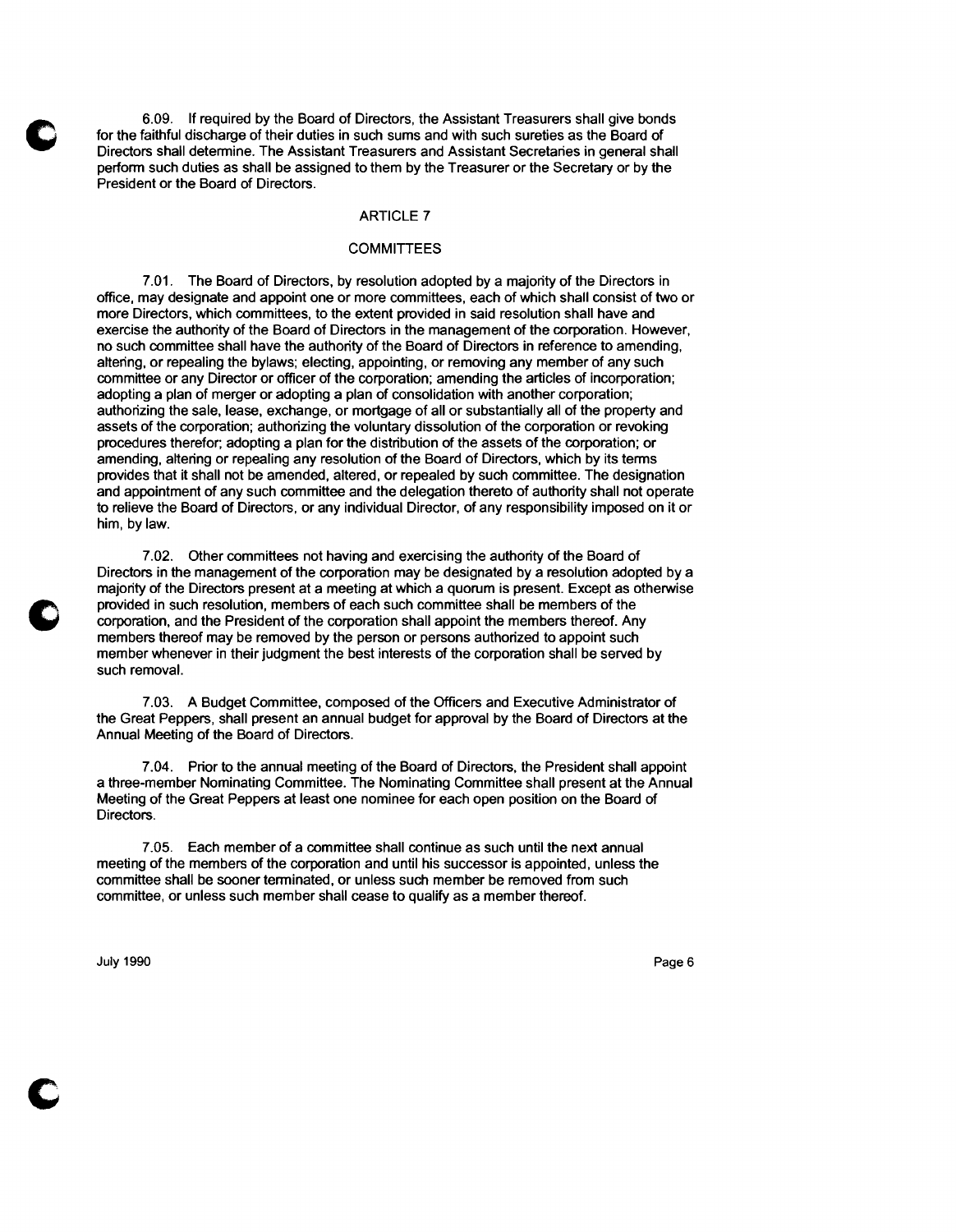7.06. One member of each committee shall be appointed chairman by the person or persons authorized to appoint the members thereof.

7.07. Vacancies in the membership of any committee may be filled by appointments made in the same manner as provided in the case of the original appointments.

7.08. Unless otherwise provided in the resolution of the Board of Directors designating a committee, a majority of the whole committee shall constitute a quorum and the act of a majority of the members present at a meeting at which a quorum is present shall be the act of the committee.

7.09. Each committee may adopt rules for its own government not inconsistent with these bylaws or with rules adopted by the Board of Directors.

# ARTICLE 8

### CONTRACTS, CHECKS, DEPOSITS, AND FUNDS

8.01. The Board of Directors may authorize any officer or officers, agent or agents of the corporation, in addition to the officers so authorized by these bylaws, to enter into any contract or execute and deliver any instrument in the name of and on behalf of the corporation. Such authority may be general or confined to specific instances.

8.02. All checks, drafts, or orders for the payment of money, notes, or other evidences of indebtedness issued in the name of the corporation shall be signed by such officer or officers, agent or agents of the corporation and in such manner as shall from time to time be determined by resolution of the Board of Directors. In the absence of such determination by the Board of Directors, such instruments shall be signed by the Treasurer or an Assistant Treasurer and countersigned by the President or a Vice-President of the corporation.

8.03. All funds of the corporation shall be deposited from time to time to the credit of the corporation in such banks, trust companies, or other depositaries as the Board of Directors may select.

8.04. The Board of Directors may accept on behalf of the corporation any contribution, gift, bequest, or devise for the general purposes or for any special purpose of the corporation.

### ARTICLE 9

#### BOOKS AND RECORDS

9.01. The corporation shall keep correct and complete books and records of account and shall also keep minutes of the proceedings of its members, Board of Directors, and committees having any of the authority of the Board of Directors, and shall keep at the registered or principal office a record giving the names and addresses of the members entitled to vote. All books and records of the corporation may be inspected by any member or his agent or attorney for any proper purpose at any reasonable time.

July 1990 Page?

I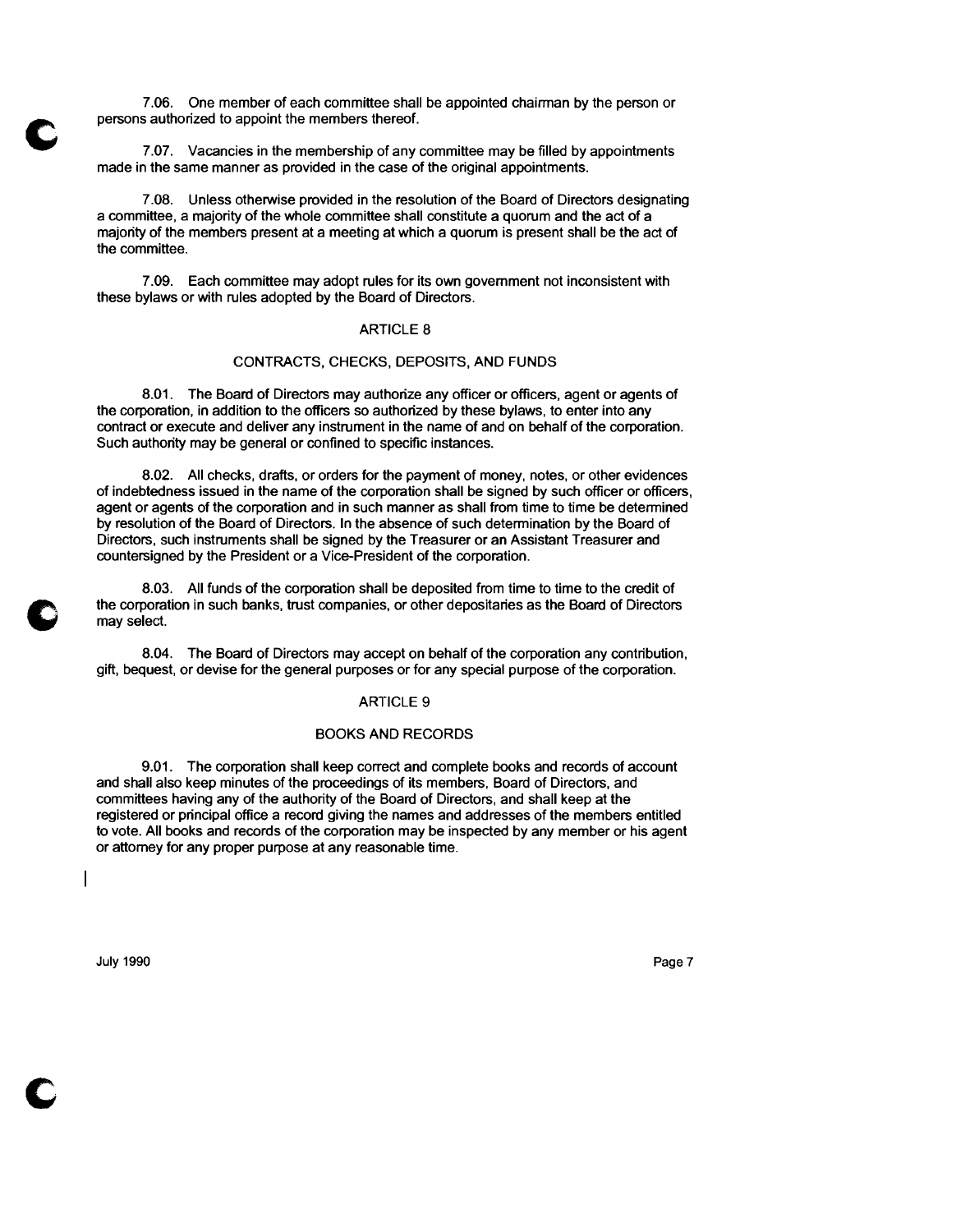# ARTICLE 10

# FISCAL YEAR

10.01. The fiscal year of the corporation shall begin on the first day of October and end on the 30th day of September in each year.

# ARTICLE 11

# DUES

11.01. The Board of Directors may determine from time to time the amount of annual dues payable to the corporation by members of each class.

11.02. Dues shall be payable in advance on the first day of October in each fiscal years.

11.03. When any member of any class shall be in default in the payment of dues for a period of one month from the beginning of the fiscal year or period for which such dues become payable, his membership may thereupon be terminated by the Board of Directors in the manner provided in Article 3 of these Bylaws.

### ARTICLE 12

# WAIVER OF NOTICE

12.01. Whenever any notice is required to be given under the provisions of the Texas Non-Profit Corporations Act or under the provisions of the Articles of Incorporation or the bylaws of the corporation, a waiver thereof in writing signed by the person or persons entitled to such notice, whether before or after the time stated therein, shall be deemed equivalent to the giving of such notice.

#### ARTICLE 13

# CASI AFFILIATED PODS

13.01. A pod must meet the following criteria for CASI affiliation and sanctioning:

- (a) Work for the benefit and promotion of chili through CASI only.
- (b) Maintain a paid membership of at least twenty-five (25) members.
- (c) Hold an annual election of officers.
- (d) Hold a CASI Pod Cook-off during the chili year.

(e) The Great Pepper or authorized alternate pod officer (alternates being Pepper Popper, Secretary, Treasurer, or the incoming officers of same) shall attend the annual Great Peppers Meeting. Only one pod representative can vote and/or represent the pod proxy at the annual CASI Great Peppers Meeting. No one person may have more than one vote at any CASI meeting. If a pod is not represented at the annual Great Peppers Meeting, the pod will be